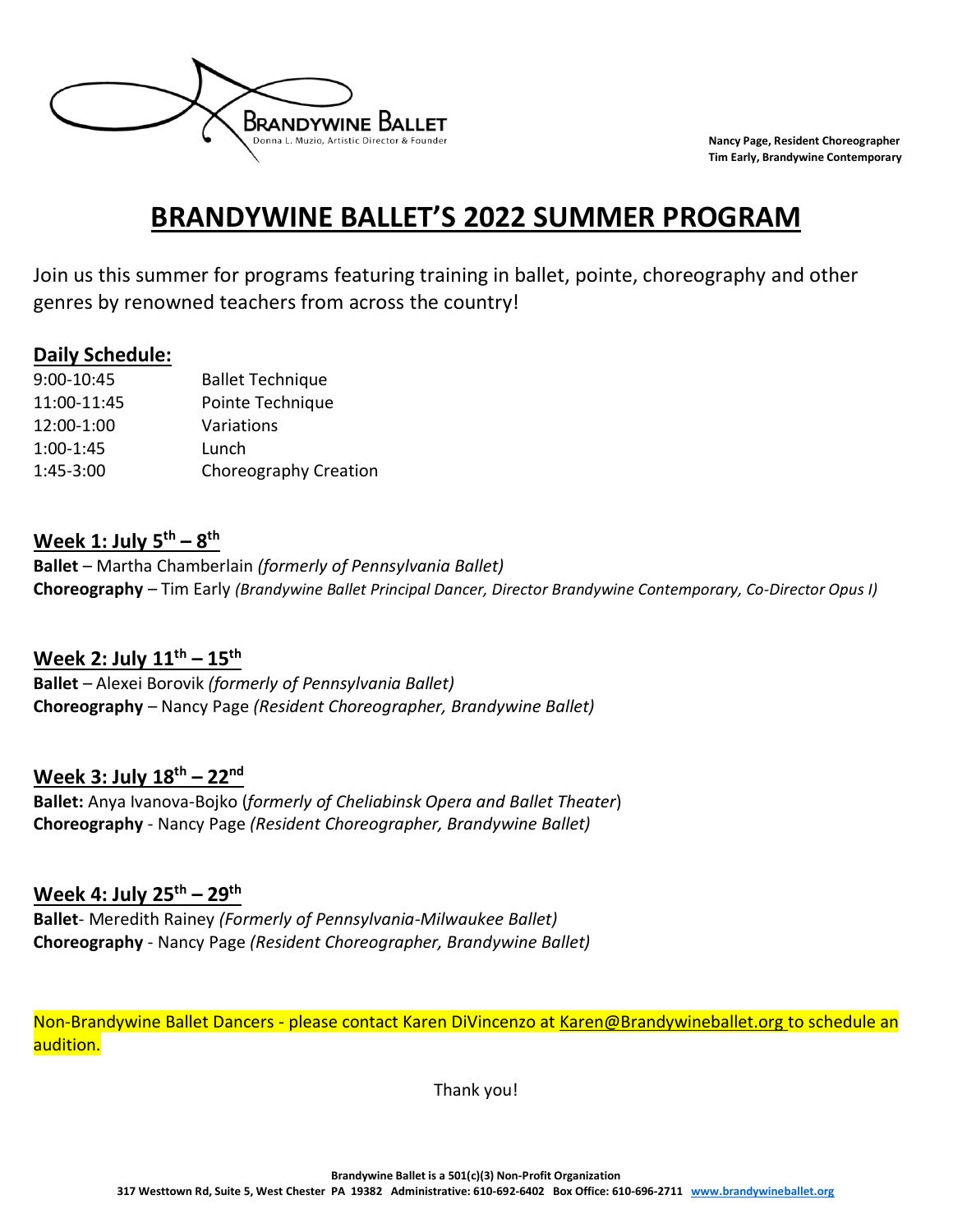

## **WEEK 1 TEACHERS – July 5 th – 8th**



#### **MARTHA CHAMBERLAIN - Ballet**

Martha Chamberlain started dancing at age 5 at the Media Fellowship House. She later began training at The Dance Center, with Donna Muzio, in West Chester. She attended summer courses at the School of American Ballet from 1984-87. She began studies at the Pennsylvania Ballet School in 1987 and was given an apprentice with the Pennsylvania in the fall of 1989. After a month she was promoted to the corps de ballet and from there, rose through the ranks to become a principal dancer, after her debut as Juliet, in John Cranko's Romeo and Juliet, in 2000. She retired from dancing in April of 2011. In her 21 years at Pennsylvania ballet Ms. Chamberlain danced a wide variety of leading roles, from classic full-length story ballets to iconic works by George Balanchine to cutting edge contemporary ballets.

In addition to her dancing career she also started a career in costume design. Her first professional experience was designing for Christopher D'Amboise when he was the artistic director for the Pennsylvania Ballet. Over the past 20 years she has designed for many choreographers such as Jorma Elo, Matthew Neenan, Helen Picket, Nicolo Fonte, Annabelle Lopez Ochoa, Claudia Schreier, and Meredith Rainey. She also has a dancewear business, Chamberlain Goods, that specializes in custom dance wear. She joined the University of the Arts dance faculty in the fall of 2013 and is currently a master lecturer as well as the Wardrobe Supervisor for the dance department.



### **Tim Early – Choreography**

Tim Early is celebrating his 27th consecutive season with Brandywine Ballet as a Principal Dancer. Tim has worked with many choreographers over his tenure, including Nancy Page, Ronen Koresh, Matthew Neenan, Scott Jovovich, and Christopher Fleming. In addition to performing, Tim has choreographed for Brandywine Ballet, and has been on faculty at The Dance Center, the official school of the Brandywine Ballet. Together with Donna L. Muzio, Mr. Early founded Brandywine Contemporary, the modern-based arm of Brandywine Ballet. He is co-director of the Philadelphiabased modern company Opus I Contemporary. He has also taught ballet, jazz, and modern dance for the Pennsylvania Academy of Ballet, Bryn Mawr College, Drexel University, Temple University, the University of Pennsylvania, and West Chester University, as well as a number of schools and dance studios throughout Pennsylvania and New Jersey. In addition, Mr. Early has headed the dance department at Wyoming Seminary Summer Arts Program in Wilkes-Barre, PA, for the past 20 years.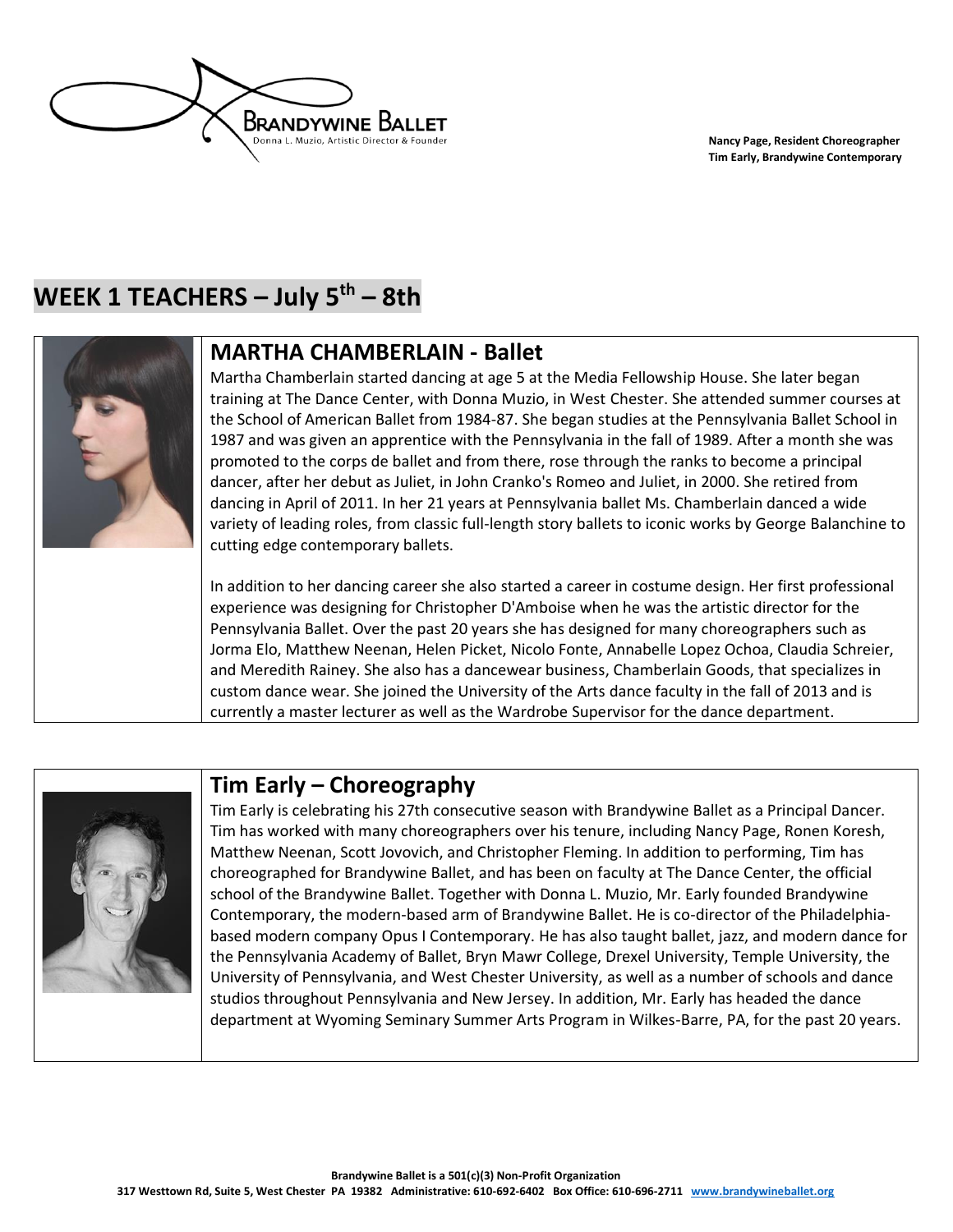

## **WEEK 2 TEACHERS – July 11th – 15th**



### **Alexei Borovik – Ballet**

Alexei Borovik was born in Russia and began his ballet training at the age of ten at the Perm Ballet Academy. Upon graduating in 1979, he was invited to join the Perm Ballet Theatre. His reputation quickly established itself, and in 1982 he was elevated to Premiere Dancer. Alexei was awarded the Second Prize at The Artistic Ballet Competition in Moscow in 1984. In 1987, he won the Gold Medal at The Sixth Concourse International Ballet Festival in Peru and was honored with a decoration as "Merited Artist of Russia".

A highly sought-after guest artist, Alexei has made numerous appearances internationally and throughout Russia. In 1997, he toured China with The Stars of the American Ballet. From 1992- 2006, Alexei was a Principal Dancer with the Pennsylvania Ballet. His extensive repertoire includes principal roles in Giselle, Swan Lake, Romeo and Juliet, Cinderella, Sleeping Beauty, Coppelia, Don Quixote, and The Nutcracker, among others. Along with leading roles in the classical repertoire, he has taken up additional assignments in the ballets of George Balanchine, including Apollo, Rubies, The Four Temperaments, Tarantella, Serenade, Theme and Variations, and Stars and Stripes. Alexei has also danced in such diverse pieces as Hans van Manen's Grosse Fugue, Paul Taylor's Arden Court, Lynne Taylor Corbett's Great Galloping Gottschalk, and has created roles in many new ballets. In June 1997, Alexei had the prestigious honor of being invited to return to his homeland of Russia to appear as Principal Guest Artist in The Perm Ballet Theatre's productions of Don Quixote and Giselle in celebration of their 125th Jubilee.

On October 13, 2006, Alexei retired from the Pennsylvania Ballet with a Gala Performance of Balanchine's Apollo. He gave his last performance with Perm Ballet in Russia in November 2006. Alexei has worked with Jeanne Ruddy Dance since January 2007, teaching ballet classes and expanding his career as a modern dancer. He is on the faculty as ballet teacher with the School of Philadelphia Ballet.

Alexei is very pleased to have the opportunity to work with all levels of students and is committed to providing the highest-quality ballet training in a fun and supportive environment.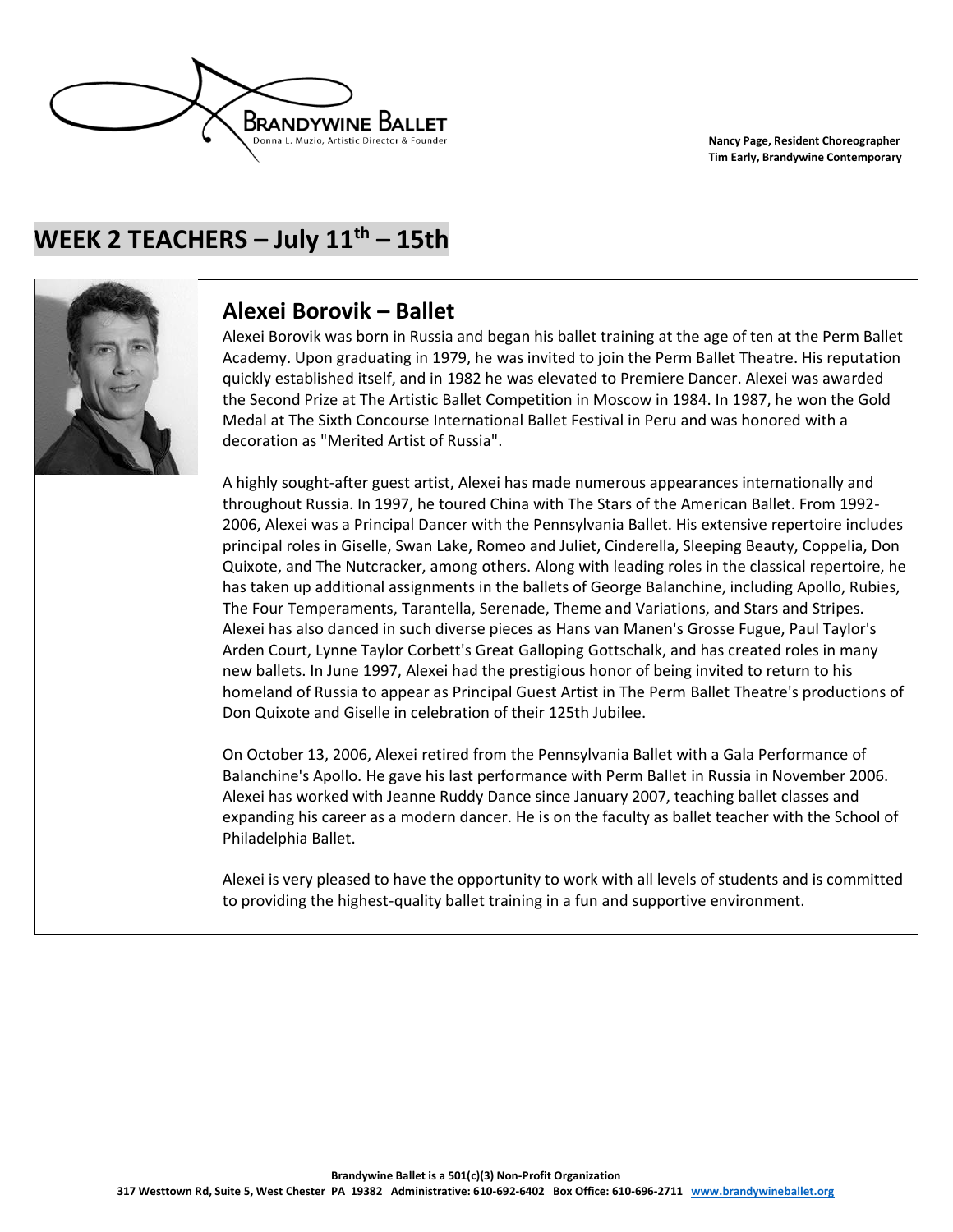

## **WEEK 3 TEACHERS – July 18th – 22nd**



### **ANYA IVANOVA-BOJKO- Ballet**

**ANYA IVANOVA-BOJKO** began her ballet studies at the Perm Ballet Academy in the former Soviet Union and later studied at the Frunze Ballet Academy. Upon graduation from Frunze, she performed with Cheliabinsk Opera and Ballet Theater as principal dancer. After accepting an invitation to become a principal dancer with the Donetsk ballet, Miss Ivanova toured the eastern United States.

From 1994 to 1999, she was a principal dancer with the Russian Ballet Theatre of Delaware, and in 1998 she was a finalist in the International Ballet Competition in Jackson, MS. Miss Ivanova is a featured guest artist and ballet mistress with ballet companies throughout the United States. Noted for her lyrical style, Miss Ivanova performed roles in many of great classical ballets, including Swan Lake, Giselle, Paquita, Sleeping Beauty, Don Quixote, Nutcracker, Romeo and Juliet and more. Her repertoire also includes many contemporary works by choreographers, including Daniel Baudendistel, Leslie Browne, Robert LaFosse, Scott Joovovich, and Matthew Neenan. For over ten years, Miss Ivanova has been teaching advanced level classes in ballet companies throughout the Mid-Atlantic States, including Oxford Center for Dance, Russian Ballet Centre, Longwood Performing Arts, Brandywine Ballet Company, Anna Marie Dance Studio, and she has also performed master classes in many other ballet schools and academies.

## **WEEK 4 TEACHERS – July 25 th – 29 th**



### **Meredith Rainey - Ballet**

**Meredith Rainey** began dancing at 15 in his hometown of Fort Lauderdale. In 1985 he became the first African American dancer of the Milwaukee Ballet. In 1987, he was invited to join the newly formed Pennsylvania-Milwaukee Ballet, when the collaboration ended he remaind with the Pennsylvania Ballet for 17 years—the majority of the time as a soloist—until his retirement in 2006.

Among other awards and fellowships, Meredith has been the recipient of the Pennsylvania Council on the Arts Fellowship (1995 & 2002), the Mid Atlantic Arts Foundation Artist as Catalyst Grant (2001), the Independence Foundation Fellowship in the Arts (2002), a finalist for the Pew Fellowship in the Arts (2003), and a Pew Center for Arts and Heritage Grant (2010).

Meredith has been commissioned to create works for Pennsylvania Ballet, Ballet X, Delaware Ballet, Hubbard Street 2, National Ballet De Cali, Danse4Nia Repertory Ensemble and institutions such as The University of the Arts, Drexel University, Stockton University, Goucher College, Swarthmore College and Bryn Mawr College. His work has been performed in North and South America and throughout Spain. In 2009 Meredith founded and directed Carbon Dance Theatre a contemporary ballet company in Philadelphia. In 2014 after deciding to concentrate on more artistic

**Brandywine Ballet is a 501(c)(3) Non-Profit Organization**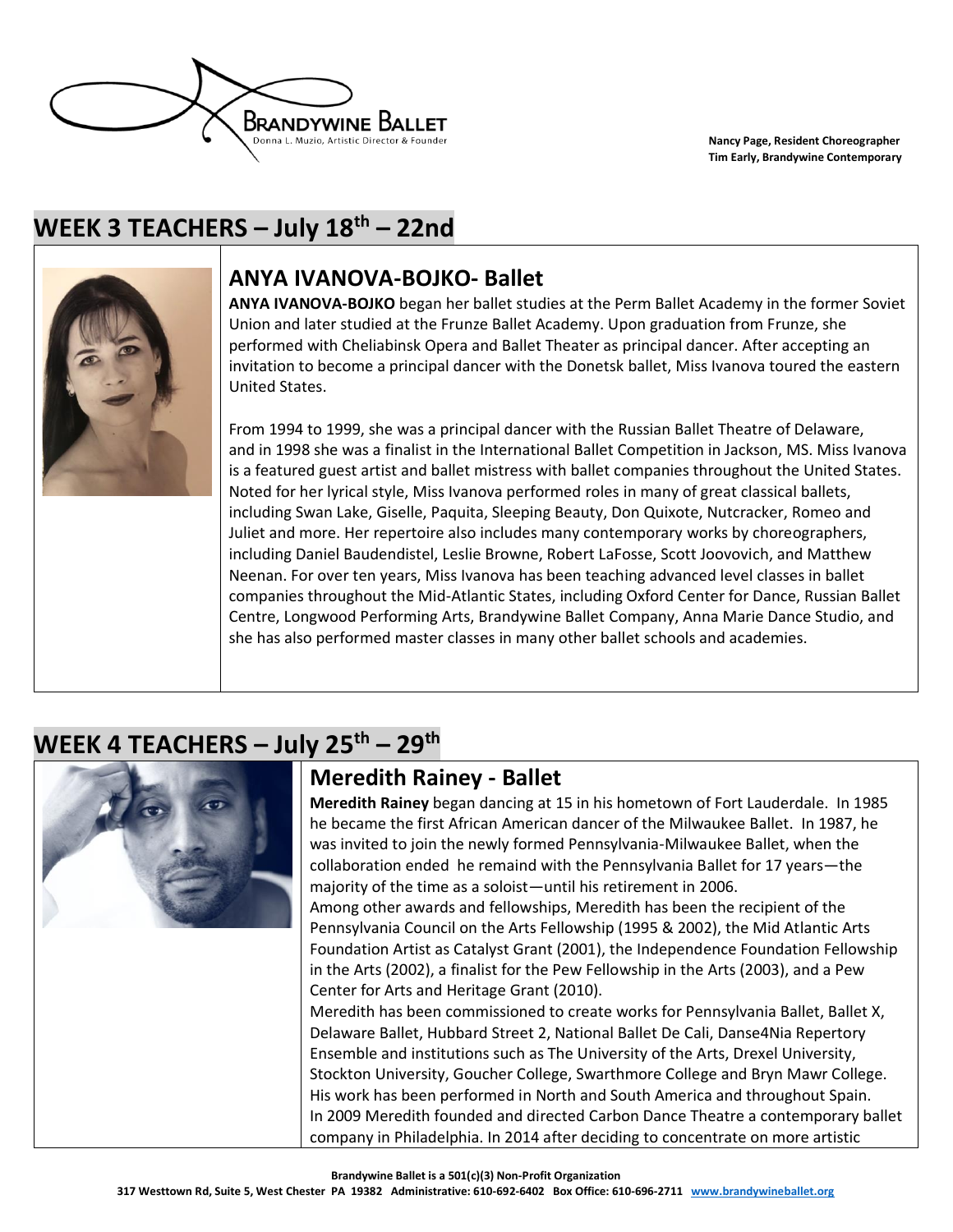

| projects Meredith closed the company and remained a sought-after teacher, mentor,<br>and independent choreographer.                                                               |
|-----------------------------------------------------------------------------------------------------------------------------------------------------------------------------------|
| In the Fall of 2019 Meredith graduated with top honors as a member of the first<br>cohort of candidates for the Masters of Fine Arts in Dance from The University of the<br>Arts. |

### **WEEKS 2 - 4: Choreography Creation**



### **NANCY PAGE – Choreography**

A native of West Chester, PA, Ms. Page trained at a young age at The Dance Center under the direction of Donna Muzio and was promoted to principal dancer with the Brandywine Ballet during her high school years. She won full scholarships to train with the Milwaukee Ballet, Pacific Northwest Ballet, and Joffrey Ballet upon graduation. She apprenticed with the Pittsburgh Ballet before accepting a company position with Florida Ballet, where she danced the Gold Medal Pas de Deux choreographed by world-renowned choreographer Norbert Vasak. She later became a member of the Tampa/Colorado Ballet, dancing solo and principal roles in classical and contemporary works. Ms. Page eventually accepted principal positions with Sarasota Ballet and Ballet Eddy Toussaint USA, dancing many original, contemporary ballets that were set on her as well as performing the various classics, such as Paquita, Sleeping Beauty, and The Nutcracker.

Ms. Page returned home in 1993 to perform as Principal Dancer with the Brandywine Ballet. In 1994, she danced the title role in the company's premiere of David Kloss' Cinderella, with long-time partner Steven Jackson. While dancing full-time with Brandywine Ballet, Ms. Page continued to guest alongside professional dancers from Ballet West and Joffrey Ballet and also performed with the Pennsylvania Ballet. In 1998, she was the first Principal Dancer in the newly formed Brandywine Ballet Theatre, the professional arm of the company, dancing alongside Zdenek Konvalina (presently with the English National Ballet) for two years.

In 2000, she had the pleasure of working with the Samuel Barber Foundation to set one of her first ballets, Voices, to his magnificent score Adagio for Strings. In 2008, the Brandywine Ballet collaborated with the Brandywine Singers, and Ms. Page choreographed Mozart's Requiem, bringing together a powerful array of dancers, vocalists, and musicians. Ms. Page has also choreographed several full-length ballets, such as Dracula, which has been performed numerous times since 2004, Beauty and the Beast, The Wonderful Wizard of Oz, and most recently The Rock Ballet, another collaboration, performed with vocalists and musicians from the School of Rock. In addition, Ms. Page is a principal teacher at The Dance Center, Official School of Brandywine Ballet, and continues to mentor and train dancers at The Dance Center and Brandywine Ballet.

**Brandywine Ballet is a 501(c)(3) Non-Profit Organization**